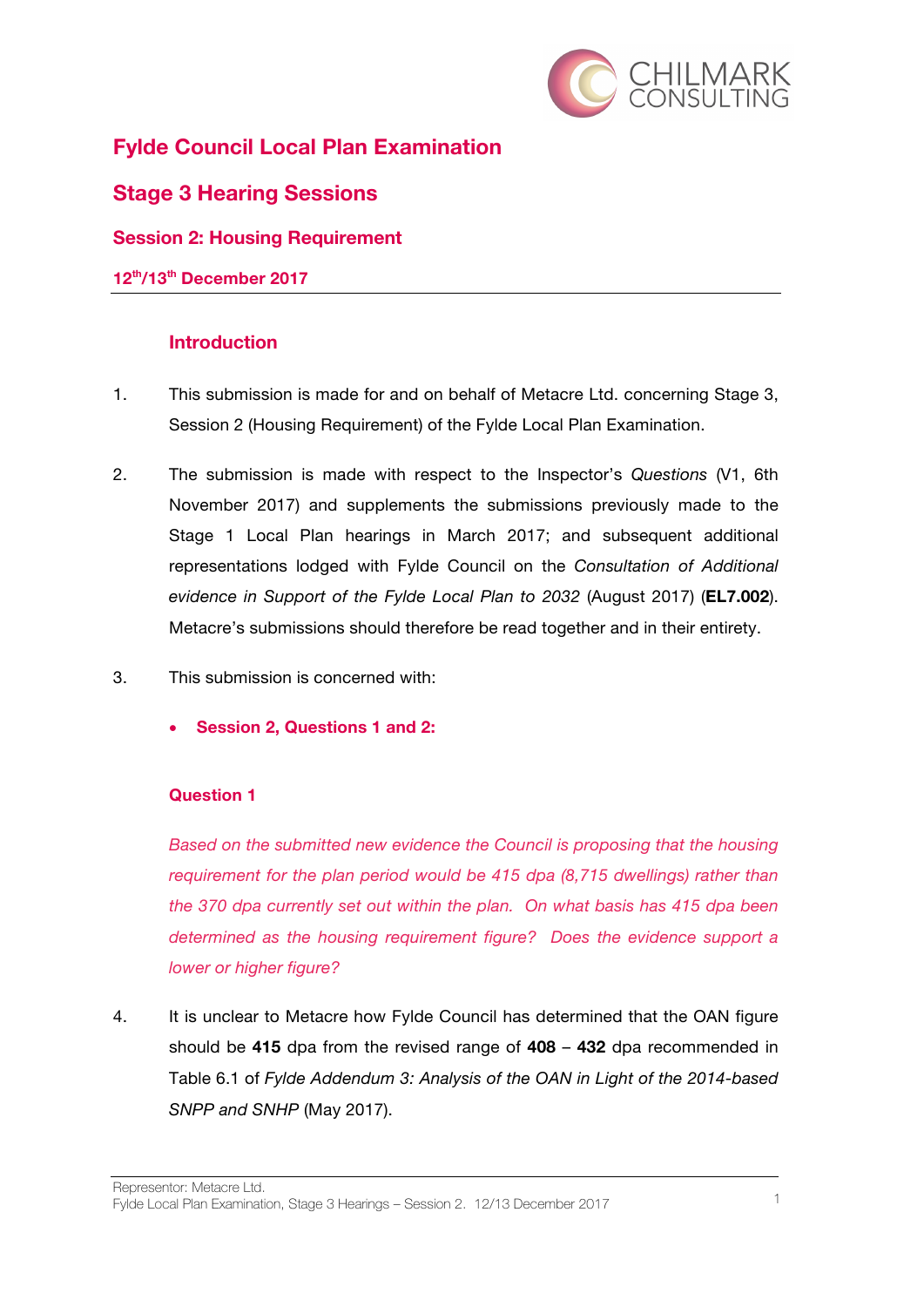

- 5. The Council purports to have arrived at the **415** dpa figure on the basis of a 'planning judgement'. The *Additional Evidence Consultation* document does not however justify fully why this is the appropriate point within the proposed range to pick.
- 6. At paragraph 2.22 the Council points to two factors in reaching its conclusion:
	- the reasoning set out in Annex 1 (the *Addendum 3* and *Independent Economic Assessment* evidence); and
	- that the proposed housing requirement of 415 dpa "*represents a step change in historic housing delivery and affordable housing delivery*".
- 7. We turn to each factor in turn below.
- 8. The *SHMA Addendum 3* report concludes an OAN range of **408 432** dpa at Table 6.1 with the recommendation at paragraph 6.38 of that Report that the selected OAN should be at the higher end of the range:

"*Whilst a range of OAN for housing has been concluded* – *associated with the range of job growth considered reasonable within the Independent Economic Assessment* – *it is recognised that this report concludes that it is* '*expected*…*that the likely level of employment growth will be at the upper end of this range*'*. It is therefore considered that the full need for housing will be more closely aligned with the upper end of the identified OAN range*"*.* [Our emphasis].

9. The selection of an OAN at the top of the range is also supported by *Addendum 3*'s statement at paragraph 6.47 that worsening affordability and the need to deliver more affordable housing would also support the selection of an OAN at the high end of the range:

> "*It is considered, however, that in the context of a recognised significant*  need for affordable housing that this provides further support for placing *greater emphasis on the upper end of the OAN range*"*.*

10. *Addendum 3* concludes that the OAN would lead to an approximate doubling of the historic rate of development (210 net dpa 2003 – 2016); but this fails to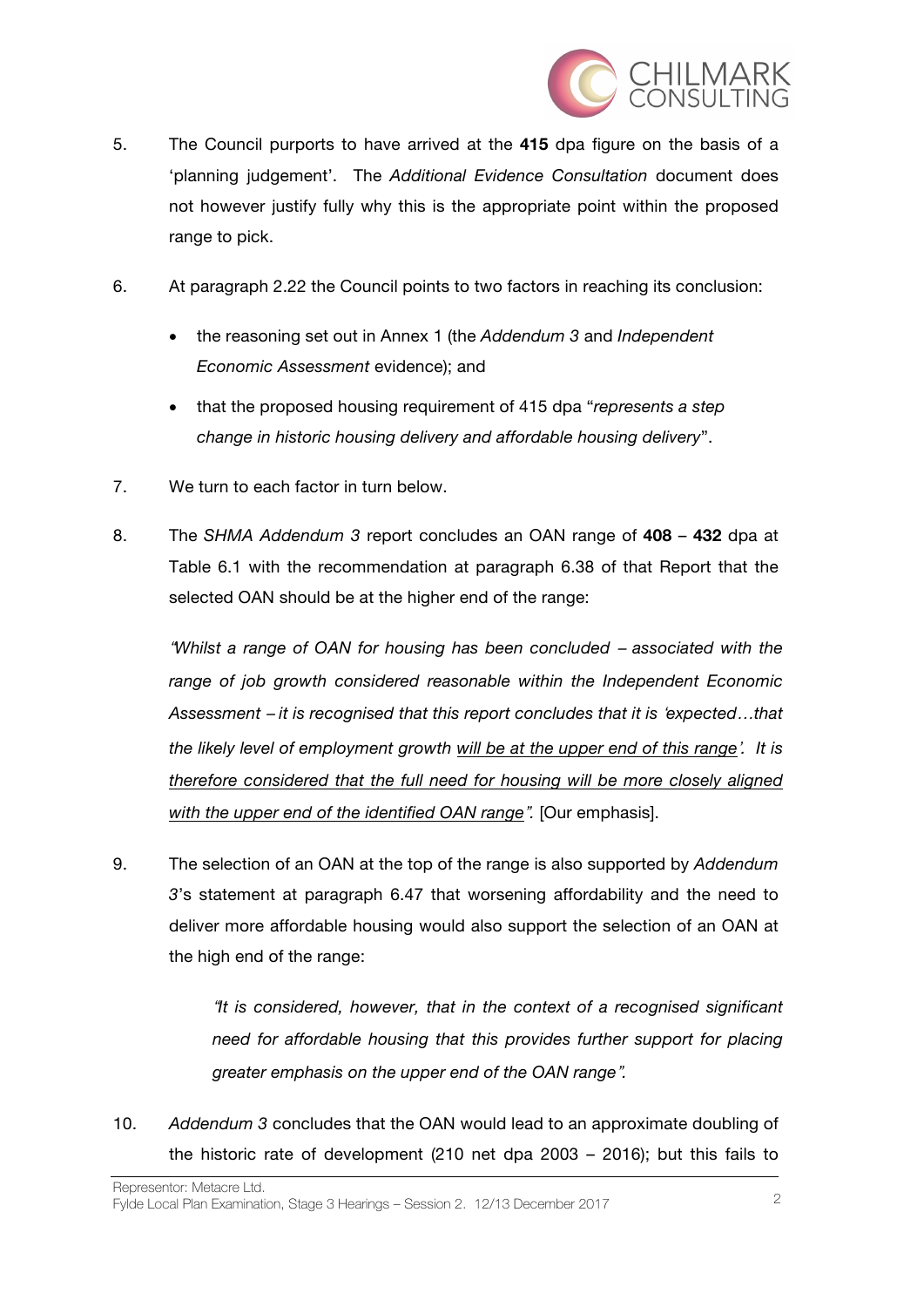

account for the fact that delivery in the past has been suppressed by the failure to provide a Local Plan with sufficient and available housing land allocations.

- 11. Metacre raised concerns on the artificial suppression of housing delivery rates in their Local Plan EiP Hearings Matter 1 submission (paragraph 42 onwards refers).
- 12. The failure to plan effectively for sufficient housing sites and land has, over a significant time period, been a substantive reason why historic delivery rates are lower than the OAN levels now anticipated. The comparison of historic delivery rates with the proposed OAN is not therefore, in Metacre's view, a realistic justification for setting the figure at **415** dpa. The provision of sufficient land and sites over time would have resulted in a higher average annual completion and delivery rate than that achieved. Comparison of the proposed OAN with the achieved development rate is artificial.

#### **Question 2**

*Will this figure ensure that the plan meets the full objectively assessed housing needs identified in the SHMA Addendum 3?*

- 13. The Council's approach, would, over the 21 year plan period 2011 2032 result in potentially some **315 dwellings less** than if the OAN was at the top of the range (in accordance with the *Addendum 3* recommendations).
- 14. Metacre consider that the proposed **415** dpa OAN is not consistent with the NPPF at paragraph 47 which seeks a significant boost to the housing supply, nor is it a sufficiently positive or proactive approach to ensure housing needs are met. The Council's selected OAN is not therefore consistent with national policy.
- 15. Despite the clear recommendation and advice in *Addendum 3*, the Council has selected **415** dpa OAN as paragraph 2.20 of the *Additional Evidence Consultation* document records. This is at the low end of the proposed range and (even setting aside the concerns raised about the overall OAN range) does not represent a positive or proactive planning response to resolving long-term